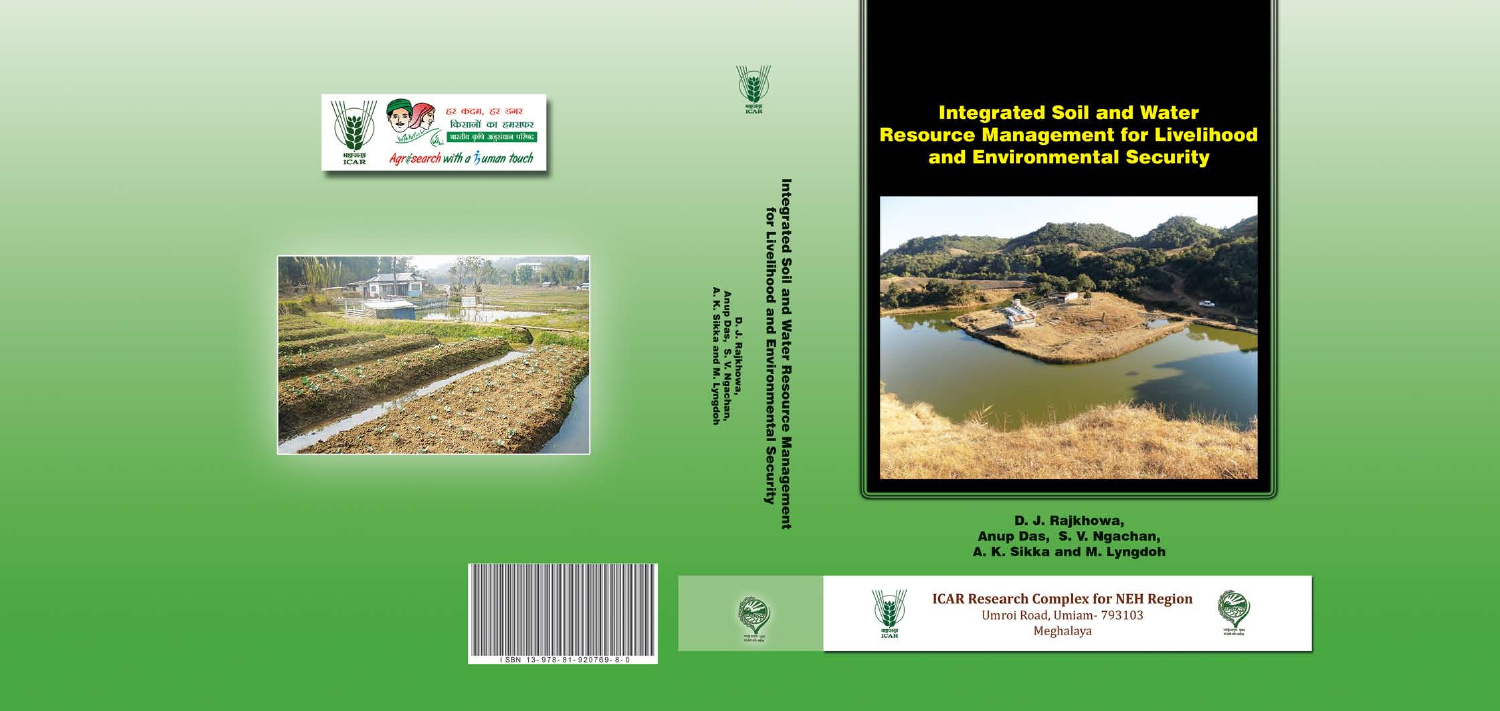## **Integrated Soil and Water Resource Management for Livelihood** and Environmental Security

D. J. Rajkhowa, Anup Das, S. V. Ngachan, A. K. Sikka and M. Lyngdoh



**ICAR Research Complex for NEH Region** Umroi Road, Umiam- 793103 Meghalaya

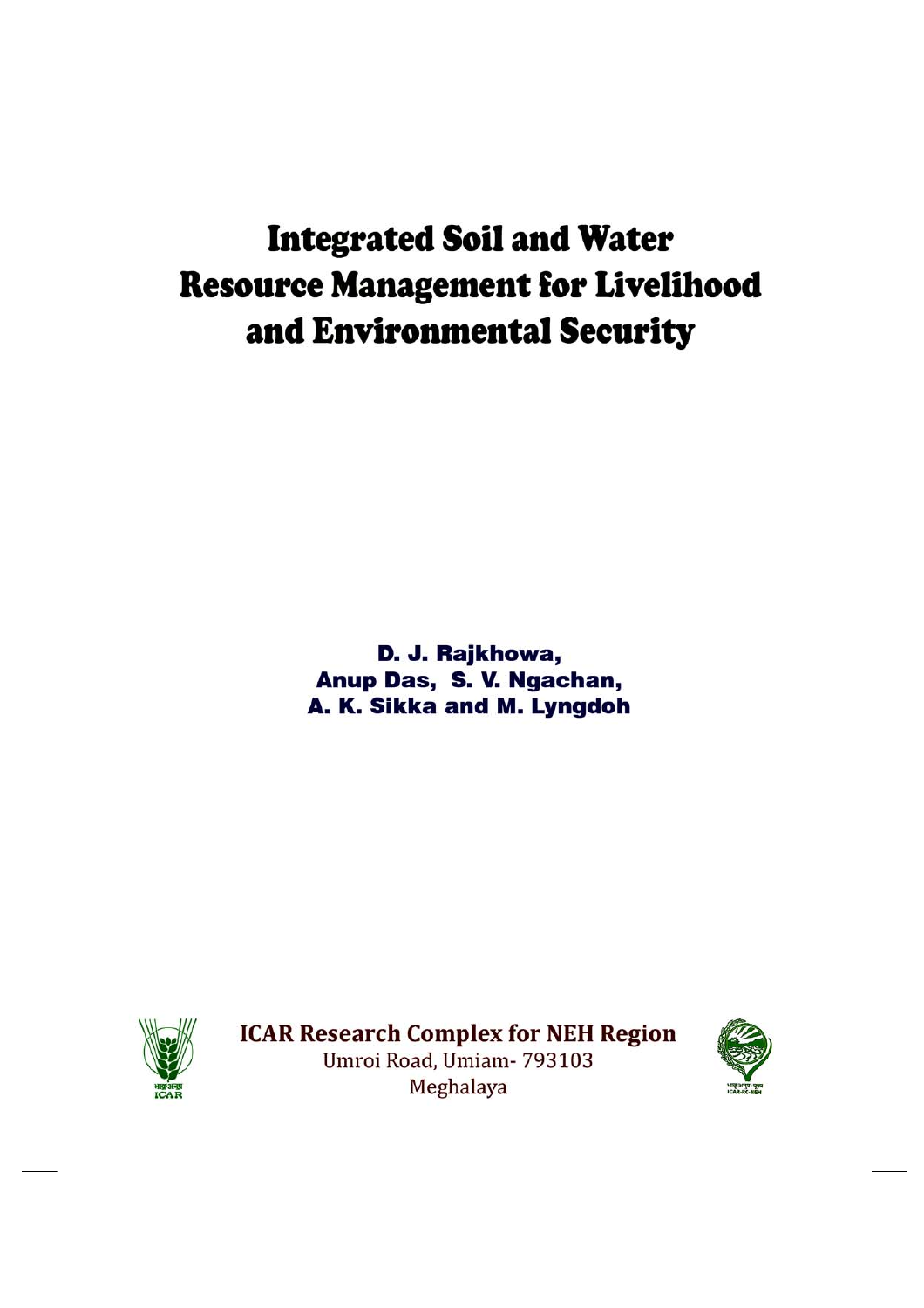#### Integrated Soil and Water Resource Management for Livelihood and Environmental Security

**Published : 2015**

**Correct citation:** D.J. Rajkhowa, Anup Das, S.V. Ngachan, A.K. Sikka and M. Lyngdoh. Integrated Soil and Water Resource Management for Livelihood and Environmental Security**.** pp.501

**ISBN:** 13-978-81-920769-8-0.

© ICAR Research Complex for NEH Region, Umiam – 793 103, Meghalaya.

All rights reserved. No part of this book should be reproduced or transmitted by any mean, electronic or mechanical including photocopying, recording or any information storage and retrieval system, without permission in writing from the Institute.

#### **Published by**

The Director ICAR Research Complex for NEH Region, Umiam 793103, Meghalaya E-mail: director@icarneh.ernet.in

#### **Disclaimer**

The views and opinion expressed in this publication are exclusively of the respective contributors only.

Front cover photo:An watershed based farming system unit, Tynnai-Photjaud village, South west Khasi Hills, Meghalaya Back cover photo: Pond based farming system in Ladsyat village, Ribhoi, Meghalaya

#### **Price : Rs. 3300/- only**

Designed and Printed by: *print21***,** Ambikagirinagar, RG Baruah Road, Guwahati-781024, e-mail: print21ghy@gmal.com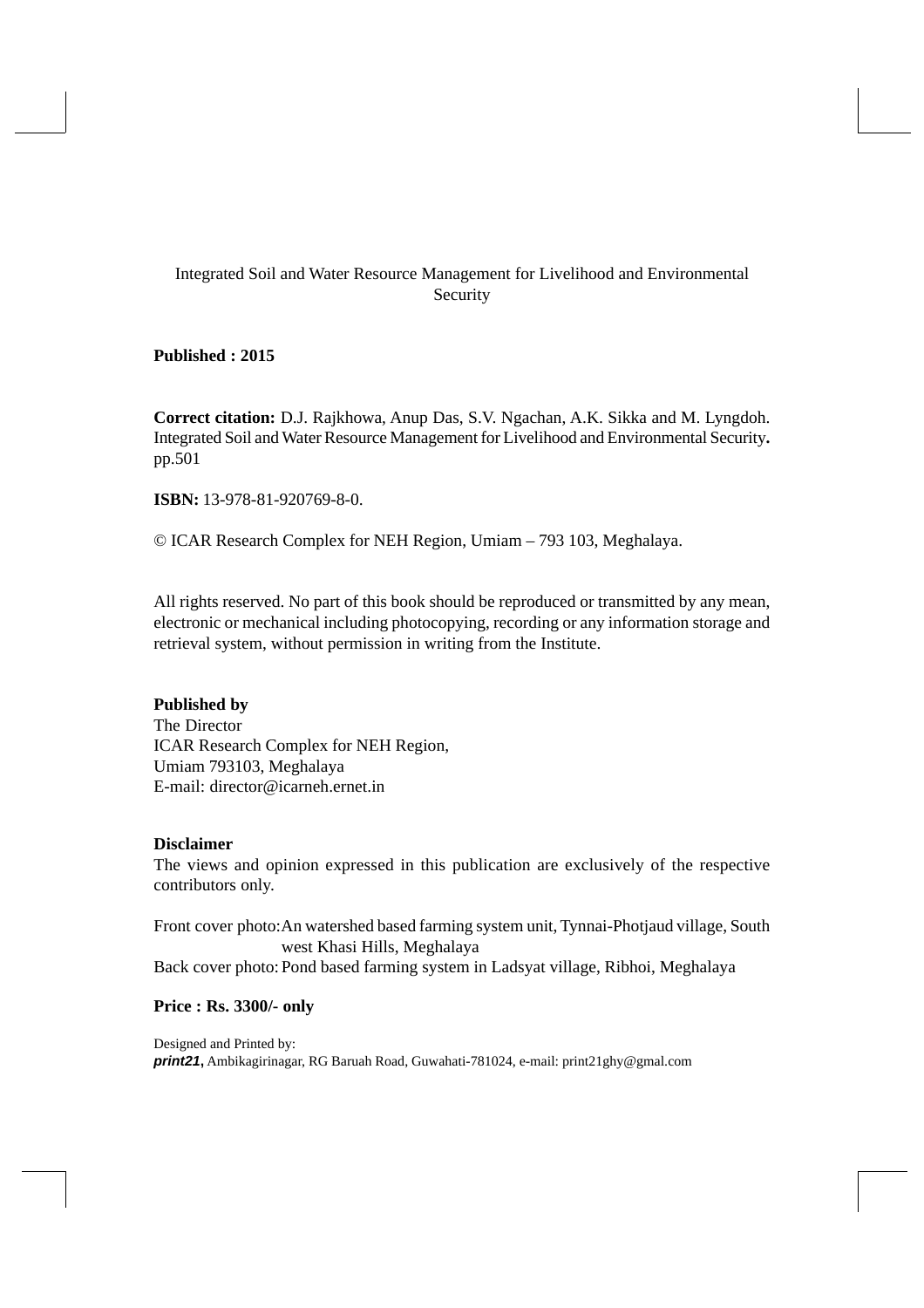

**GOVERNMENT OF INDIA DEPARTMENT OF AGRICULTURAL RESEARCH & EDUCATION AND INDIAN COUNCIL OF AGRICULTURAL RESEARCH** MINISTRY OF AGRICULTURE, KRISHI BHAVAN, NEW DELHI 110 001 Tel: 23382629, 23386711 Fax: 91-11-23384773 E-mail : dg.icar@nic.in भारत सरकार कृषि अनसंधान और शिक्षा विभाग एवं भारतीय कृषि अनुसंधान परिषद कृषि मंत्रालय, कृषि भवन, नई दिल्ली  $110001$ 

#### **FOREWORD**

Agriculture plays a vital role in Indian economy with about 52% of the population dependent on agriculture for livelihood. India presently supports 18% of the world's human and 15% livestock population with only 2.4% of the land mass and 4.2% fresh water. It is estimated that by 2050, about 22% of the total geographical area and 17% of the population will face water scarcity. Per capita water availability, which was about  $1704 \text{ m}^3$  in  $2010$ , is projected to be  $1235 \text{ m}^3$  in 2050. Consequently, the share of agriculture sector in total water use is expected to reduce warranting improved management of this vital resource for sustaining agricultural production in the country.

About 121 million ha land in India is prone to various kinds of degradation. Among the negative impacts of soil erosion by water and wind, the loss in crop productivity, disruption of nutrient cycle, alternation in water and energy balances, reduction of reservoir capacity, loss of biodiversity and natural disasters like floods and droughts have a strong bearing on national food and environmental security.

It is estimated that by 2050, the country's food grain requirement will be 377 million tonnes for feeding the 1.6 billion strong population. Sustainable and increased productivity depends solely on judicious use and management of natural resources to meet the growing food requirements and for maintaining environmental security. Shrinking and degrading natural resources, coupled with climate variability and climate change are posing serious limitations.

Managing soil and water resources to meet the growing human and animal needs in terms of food, fibre, fodder, timber and fuel, is therefore of paramount importance. Rainfed areas, which constitute about 58% of the net cultivated area, contribute only 42% to the total food production. The challenge before the Indian agriculture, therefore, is to transform rainfed farming into more sustainable and productive systems through efficient use of natural resources. Harnessing the potential of integrated farming systems, integrated nutrient management and integrated water management through location specific technologies holds the key.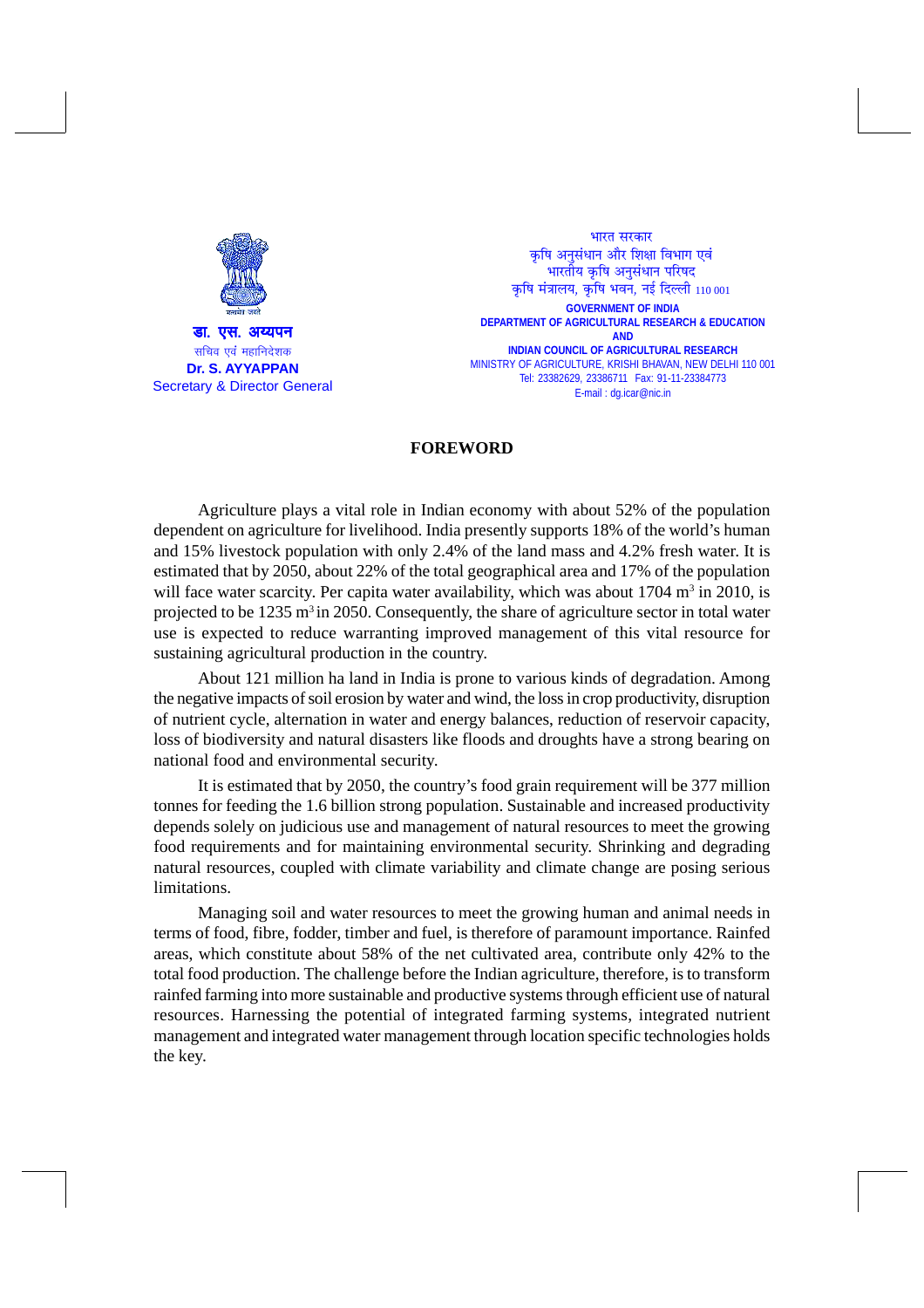Watershed approach has been the single most important landmark in the direction of bringing visible benefits in rural areas and attracting people's participation in rainfed agriculture. Identification of location-specific stress tolerant varieties and breeds are desirable to minimize the risks of farmers. Crop diversification, contengency planning, private-public partnership and bringing convergence among various development agencies and research institutes may bring desirable changes to the livelihood of farmers. Conservation agriculture, agroforestry, fodder and forage based land use models are envisaged for soil and water conservation and for mitigating climate change. Community water resource management, replacing high water requiring crops with water efficient crops, promotion of micro-irrigation etc. are envisaged in irrigated areas for food and environmental security.

I am happy to learn that a team of ICAR scientists has edited a book on "Integrated Soil and Water Resource Management for Livelihood and Environmental Security" that would be useful in providing guidance and direction to the researchers and planners including extension personnel on efficient management of natural resources for food and environmental security. I compliment the authors for their effort in bringing out the book.

Dated the 20<sup>th</sup> April, 2015 (S Ayyappan) **New Delhi**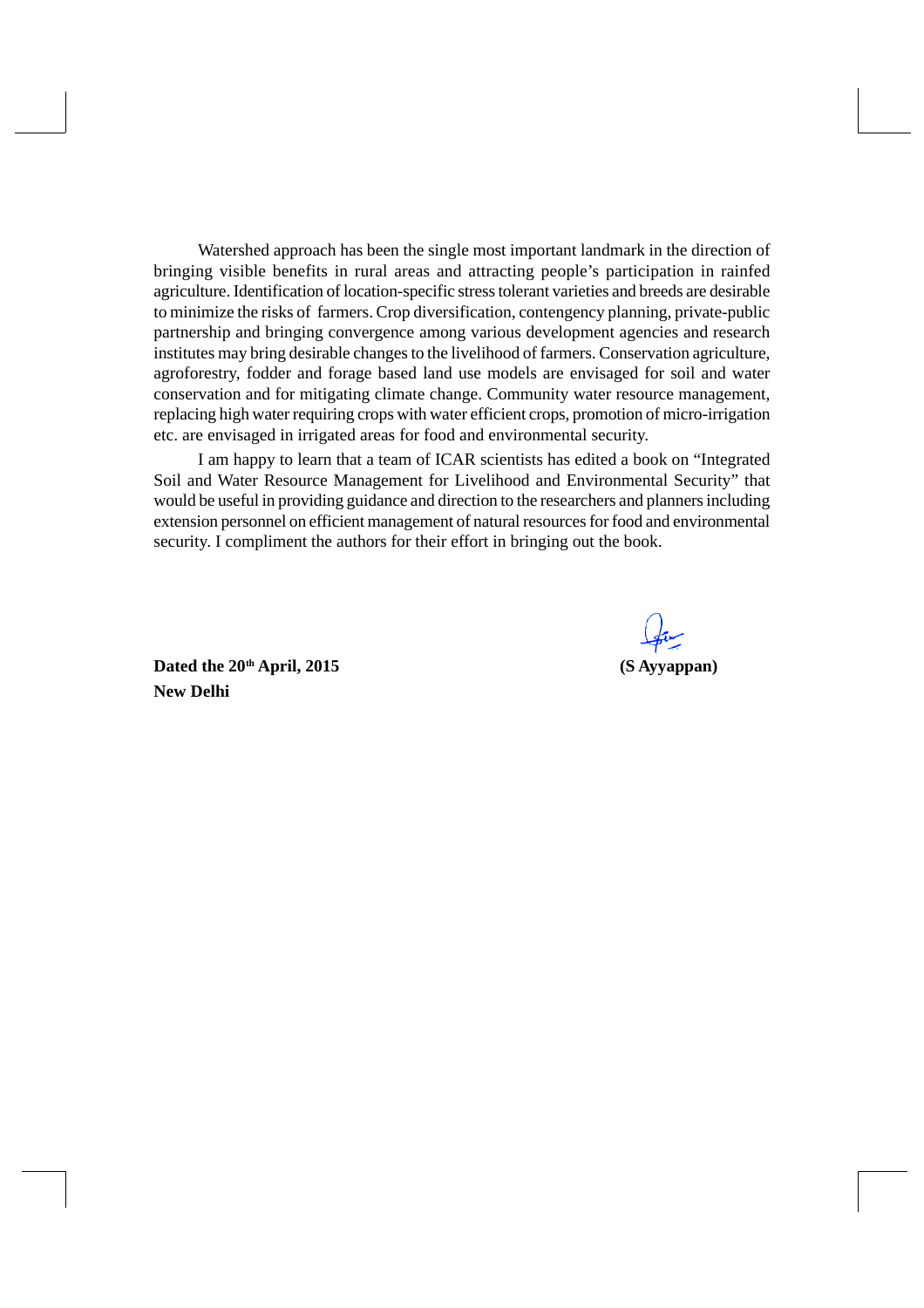#### **Preface**

"Soil is soul and water is life" is the central theme of sustainable soil and water management practices. Soil degradation has become a serious problem in both rainfed and irrigated areas of India. In India, 147 million hectare (Mha) of land suffers from various kind of degradation such as 94Mha from water erosion, 16 Mha from acidification, 14 Mha from floods, 9 Mha from wind erosion, 6 Mha from salinity and 7 Mha from a combination of factors. India supports 18 % of the world's human population and 15% of livestock population but has only 2.4 % of world's land area. Agriculture, forestry and fisheries account for 17% of gross domestic product and employs about 50% of the total work force of the country. The green revolution brought about a technological breakthrough, leading to the use of short duration high yielding varieties that helped intensify land use within a year by increasing the area under irrigation and greatly increasing the use of chemicals such as fertilizers and pesticides.

Agriculture is one of the principal sources of greenhouse gas (GHG) emission globally. However, the opportunity is that, agriculture can be also an important solution to mitigate climate change by reducing net GHG emission from the manufacture and use of agricultural inputs and employ efficient technologies to use scarce natural resources to attain food security and mitigate impact of climate change.

Accelerated soil erosion due to anthropogenic activities and conventional tillage has numerous adverse impacts on ecosystem services. It is predicted that if current trends of greater agricultural intensification an land clearing were to continue,~1 billion ha of land would be cleared globally by 2050, with  $CO_2$ -C equivalent GHG emission reaching ~3 Gt  $y^{-1}$  and N use ~250 Mt  $y^{-1}$  by then. However, if 2050 crop demand was made by moderate intensification focused on existing croplands, adaptation and transfer of high yielding conservation effective technologies to these croplands and global technologies improvements, analysis forecast land clearing of only  $\sim 0.2$  billion hectare, GHG emission  $\sim 1$  Gt y<sup>-1</sup> and global N use of  $\sim$ 225 Mt y<sup>-1</sup>.

Foodgrain production of India has increased from 50 Mt to over 260 Mt, over the last five decades. This however, had further consequences, including loss of plant biodiversity and environmental pollution. Widespread land degradation caused by inappropriate agricultural practices has a direct and adverse impact on the environment, food and livelihood security of farmers. Inappropriate agricultural practices include excessive tillage and use of heavy machinery, excessive and imbalanced use of inorganic fertilizers, poor irrigation and water management techniques, pesticides overuse, inadequate crop residue and/or organic carbon inputs and poor crop planning. Agricultural activities and practices can cause land degradation in a number of ways depending on land use, crops grown and management practices adopted. Some of the common causes of land degradation by agriculture include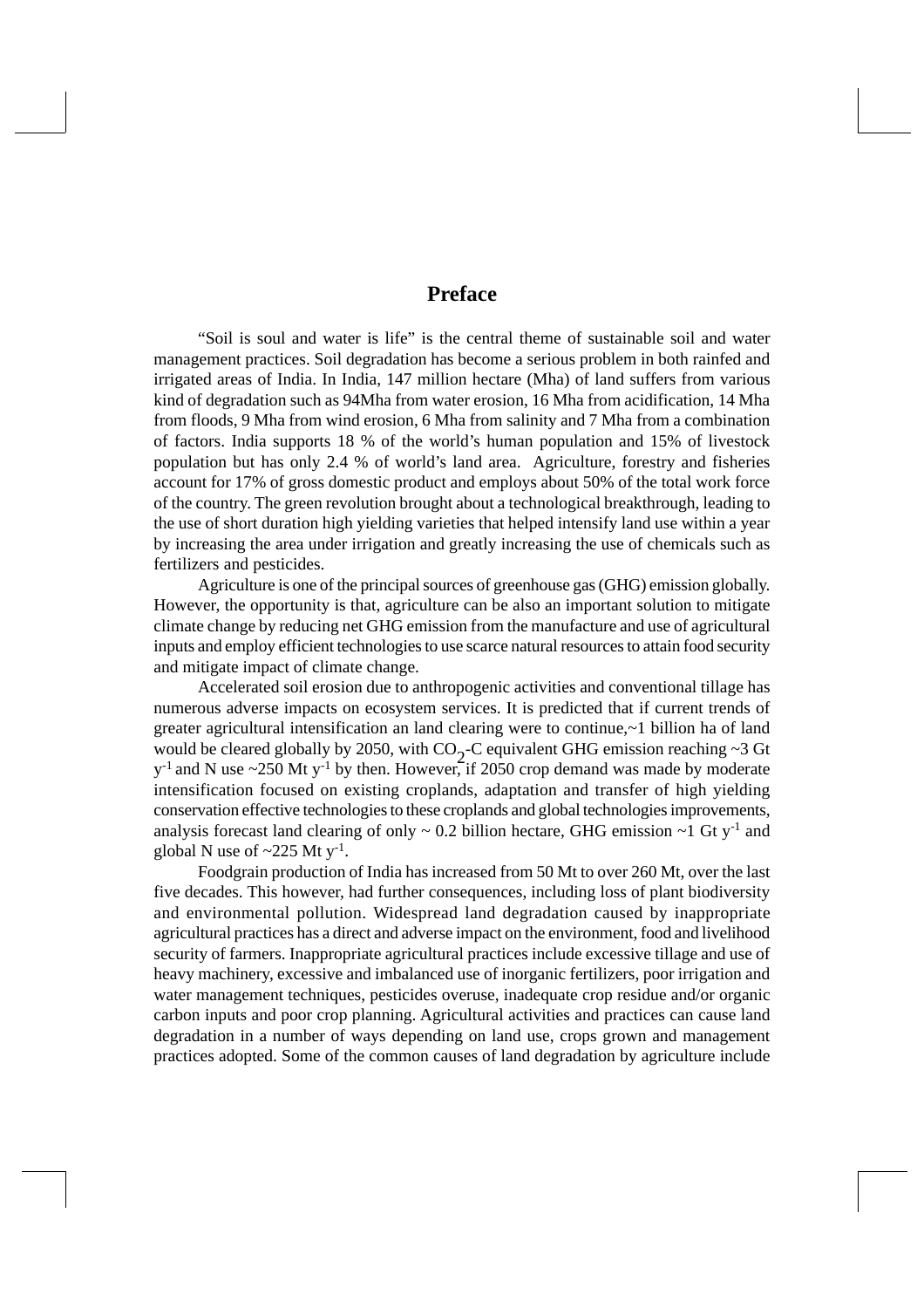cultivation in fragile deserts and marginal sloping lands without any conservation measures, land clearing and deforestation, depletion of soil nutrients due to poor farming practices, overgrazing, excessive irrigation, over drafting (the process of extracting groundwater beyond the safe yield of the aquifer), commercial development and land pollution through industrial waste disposal to arable lands.

The already imbalanced consumption ratio of 6.2:4:1 (N:P:K) in 1990-1991 has widened to 7.2:7:1 in 2000-2001 compared to a target ratio of 4:2:1. As food grain production increase with time, the number of elements deficient in Indian soils increased form one (N) in 1950 to nine (N, P,K,S,B,Cu,Fe,Mn and Zn) in 2005-2006. Although the use of fertilizer has increased several folds, the overall consumption continues to be low in most parts of the country. Widespread Zn deficiency, followed by S, Fe, Cu, Mn and B are common throughout the country. Every year, ~20 Mt of the three major nutrients are removed by growing crops, but the corresponding addition through inorganic fertilizers and organic manure falls short of this harvest.

Intensive agriculture has also led to doubling of irrigated crop land over the past four decades, from 19 to 38%. Most of this water has been extracted from limited ground water resources. Excess nitrate has leached into ground water due to heavy N fertilizer use. Excessive tillage for land preparation and planting, indiscriminate irrigation and excessive fertilizer applications are the main source of GHG emission from agricultural systems. Burning of crop residues for cooking, heating or simply disposal is a pervasive problem in India and contribute to soil organic matter (SOM) loss. About ~500 Mt of crop residues are generated every year and ~125 Mt are burnt in the country. Improper crop rotation couple with lack of proper soil and water conservation measures is important reasons contributing to soil erosion in lands under cultivation. In addition, cultivation of marginal lands on steep slopes, in shallow or sandy soils, with laterite crusts and in arid or semi-arid regions bordering deserts resulted in land degradation.

Mechanical soil and water conservation measures are required for controlling soil erosion, retaining maximum rainfall within the slope and safe disposal of excess run off from the top to the foot hills of India. Agronomical practices like use of cover crops, mixed/ inter/strip cropping, crop rotation, green manuring and mulch farming are vital practices associated with integrated nutrient management. Growing soybean (*Glycine max*)/ groundnut (*Arachis hypogoea*)/ cowpea (*Vigna radiata*) with maize (*Zea mays*)/ jowar (*Sorghum bicolor*)/ bajara (*Pennistum glaucum*) is a common example for intercropping in the dry lands.

Development and management of watershed resources to achieve optimum production without causing deterioration to the resources base is the focus of integrated watershed management. The objectives are to increase percolation of water, decrease run off and improve water availability. Integrated nutrient management increase crop productivity, improves SOC content and decreases soil loss. Liming is the most desirable practice for amelioration of acid soil for increasing the availability of plant nutrient and reduces toxicity of Fe and Al.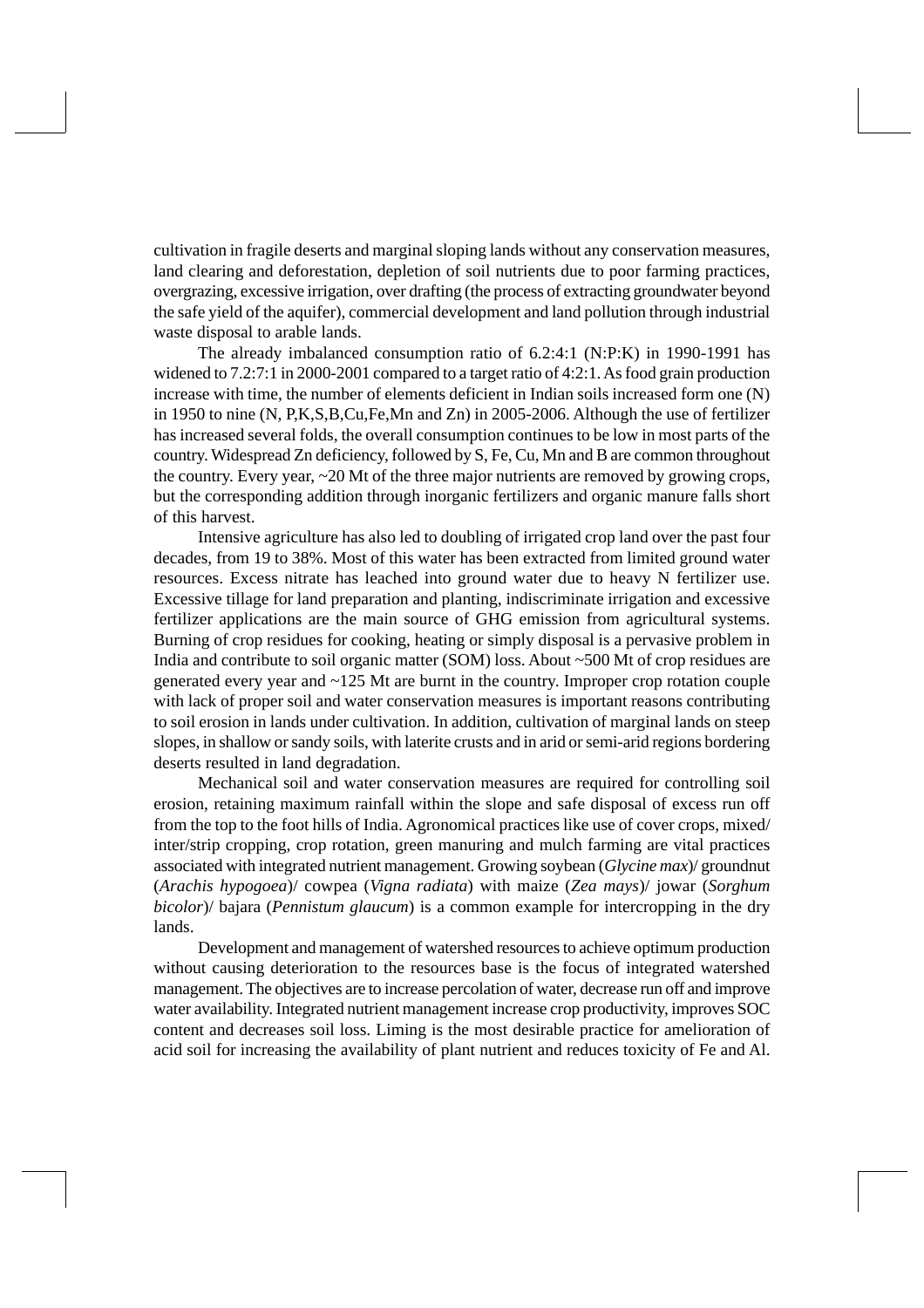Salt affected soils are reclaimed by leaching followed by application of green manure. Gypsum is the major chemical use for reclamation of alkali soils.

Adoption of conservation principles in crop production and integrated farming systems for efficient recycling of on- and off-farm biomass are the two simple and environmentally sustainable technologies for achieving twin objectives in food and environmental security. Agro-forestry has significant role in reversing trend of land degradation and improve livelihood, ecosystems services in terms of C-sequestration and soil water conservation. Thus, for ensuring food and nutritional security in one hand and conserving natural resources and ensuring environmental security in other hand, there is urgent need to employ and adopt conservation effective best practices in various aspects of agriculture and allied sectors. National Initiative on Climate Resilient Agriculture (NICRA) is being implemented by ICAR to address the impact of climate variability and climate change in agriculture and to develop appropriate technologies for bringing resilience to the agricultural production systems. During last four years a good number of locations specific technologies including resource management modules, low carbon technologies, crop varieties, livestock breeds have been identified and demonstrated under technology demonstration component in farmers field for a climate smart farming.

The present book is an attempt to bring together the potential technologies on integrated soil and water management practices and best agricultural technologies for food and environmental security in one compilation for the end users. A total of 34 chapters on various aspects of soil and water management, C-sequestration, agro-forestry, GHG emission, integrated farming system, livestock production including social aspects have been covered. The chapters have been contributed by the eminent researchers engaged in the relevant field from across the country. The editors are confident that the book will be of much use for sustainable management of soil and water resources in an integrated approach involving various conservation effective technologies for promoting livelihood and environmental security.

Editors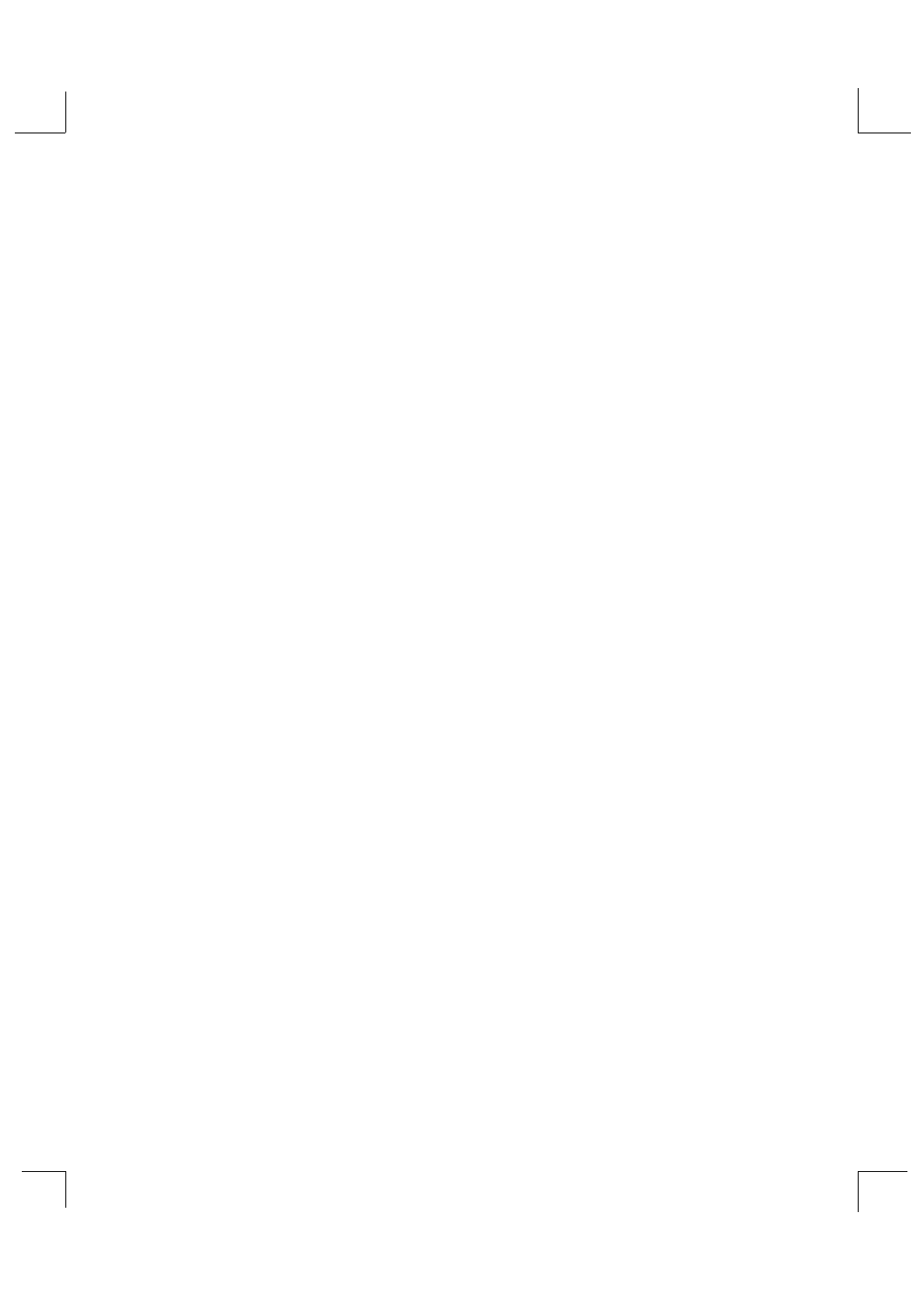### **CONTENTS**

|                | Topic and Author(s)                                                                                                                                                                                                                   | Page no.  |
|----------------|---------------------------------------------------------------------------------------------------------------------------------------------------------------------------------------------------------------------------------------|-----------|
| 1.             | Efficient Soil and Water Management under Limited Water<br><b>Supply Condition</b>                                                                                                                                                    | $1-19$    |
|                | - Raman Jeet Singh, D. Mandal, B.N. Ghosh, Lekh Chand,<br>N.M. Alam, and N.K. Sharma                                                                                                                                                  |           |
| $\overline{2}$ | Land-Soil Resources of North Eastern Region of India:<br><b>Constraints and Management Options</b>                                                                                                                                    | $20 - 33$ |
| 3              | - L.K. Baishya and Dibyendu Sarkar<br>Acid Soils and their Management<br>- D. Bhattacharyya, S.R. Borah, K. Mahanta and D.J. Rajkhowa                                                                                                 | 34-56     |
| 4              | Carbon Sequestration through Conservation Agriculture in Rainfed<br><b>Systems</b>                                                                                                                                                    | 57-67     |
| 5              | - Ch. Srinivasa Rao, Sumanta Kundu and Praveen Thakur<br>Interaction Effect of Agro-climatic Conditions and                                                                                                                           | 68-82     |
|                | Land-uses on Soil Carbon Storage<br>- N. J. Singh, B.U. Choudhury and Lala I.P. Ray                                                                                                                                                   |           |
| 6              | Conservation Agriculture for Crop Diversification, Resource<br>Use Efficiency and Soil Health Improvement in Hill Ecosystems<br>- Anup Das, A.K. Sikka, S.V. Ngachan, Ramkrushna G.I.,<br>Jayanta Layek, A.S. Panwar, Rahul Singh and | 83-102    |
|                | <b>Badapmain Makdoh</b>                                                                                                                                                                                                               |           |
| 7              | Agro-forestry for Soil and Water Conservation<br>V.K. Choudhary, S.L. Singh and Anup Das                                                                                                                                              | 103-119   |
| 8              | Integrated Soil and Water Management in Shifting Cultivation<br>- Dibyendu Chatterjee                                                                                                                                                 | 120-124   |
| 9              | Integrated Farming System for Increasing Crop and Water<br>Productivity                                                                                                                                                               | 125-132   |
| 10             | - A.S. Panwar and S.V. Ngachan<br>Micronutrients for Increased Crop Production and Nutritional<br>Quality                                                                                                                             | 133-144   |
|                | — Yashbir Singh Shivay                                                                                                                                                                                                                |           |
| 11             | Soil-less Agriculture: A Modern Technique in 21st Century<br>- Nandita Baruah, B.K. Medhi, K. Mahanta and D.J. Rajkhowa                                                                                                               | 145-151   |
| 12             | Water Resource Management in North-Western Himalayan<br>Region for Enhancing Productivity and Input Use Efficiency<br>- S.C. Panday, and Sher Singh                                                                                   | 152-181   |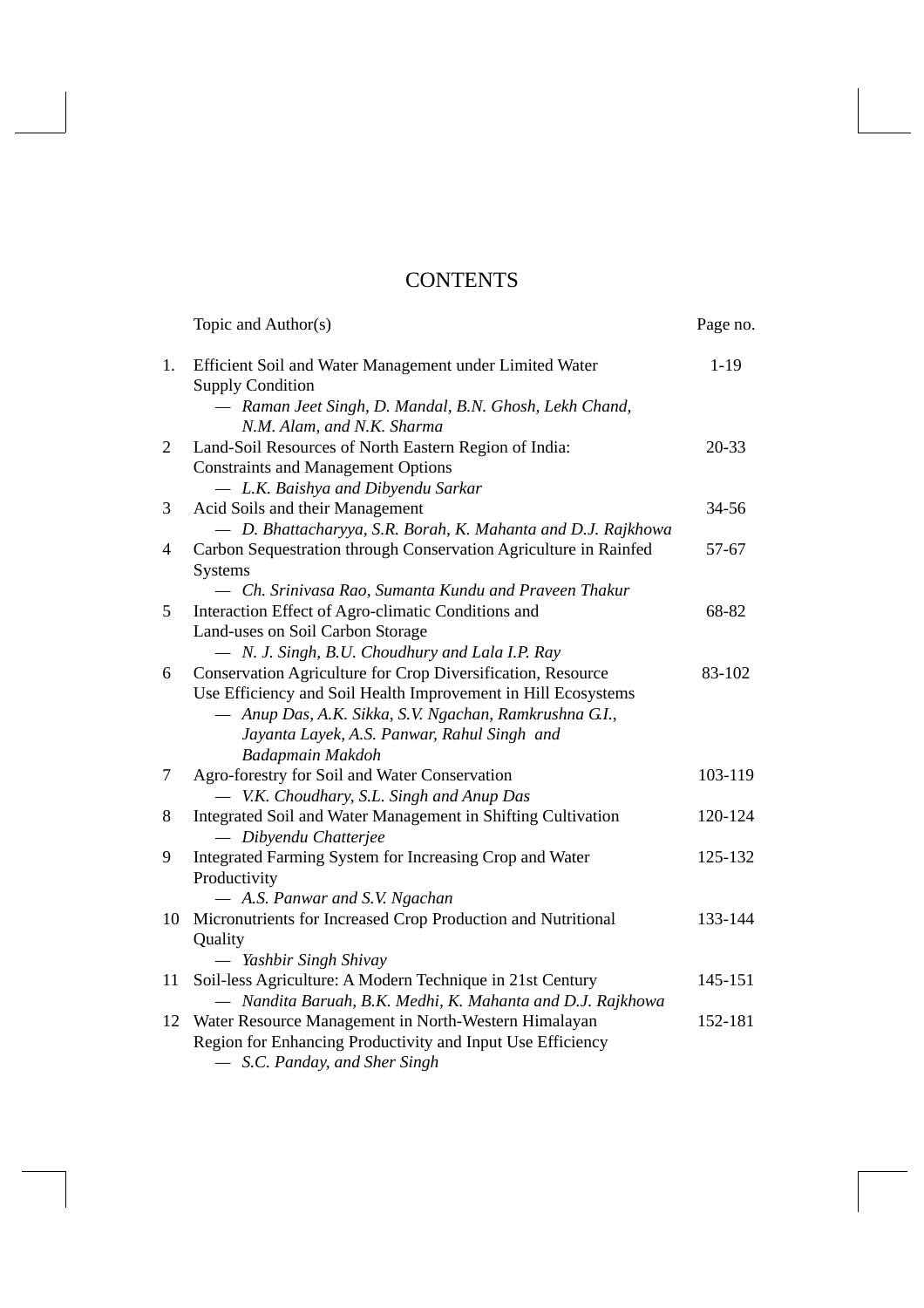| 13 | Adaptive Water Management Practices in Changing Climate for<br>North Eastern Region of India        | 182-189 |
|----|-----------------------------------------------------------------------------------------------------|---------|
|    | - Lala I.P. Ray, Anup Das, A.K. Singh and P.K. Bora                                                 |         |
|    | 14 Managing Water Sustainability in North-East India: Some<br>Technologies and Strategies           | 190-200 |
|    | - Manoj P. Samuel, R. Venkattakumar and R. Kalpana Sastry                                           |         |
| 15 | Efficient Water Management for Increasing Rice Productivity in<br>the North Eastern Region of India | 201-218 |
|    | - D.J. Rajkhowa, M. Saikia, K. Mahanta, A.K. Sikka, and<br>S.V. Ngachan                             |         |
|    | 16 Abiotic Stress Management in Rice                                                                | 219-258 |
|    | - Teekam Singh, K.B. Pun, K. Saikia, B.S. Satapathy,                                                |         |
|    | K. Bhagat, Anup Das and B. Lal                                                                      |         |
|    |                                                                                                     | 259-283 |
| 17 | Sprinkler Irrigation - An Asset in Water Scarce and Undulating                                      |         |
|    | Areas<br>— M. Shiva Shankar, A.V. Ramanjaneyulu, T.L. Neelima<br>and Anup Das                       |         |
| 18 | Micro-Irrigation for Increasing Crops and Water Productivity                                        | 284-291 |
|    | with Special Reference to High Value Crops                                                          |         |
|    | - Manoj P. Samuel                                                                                   |         |
| 19 | Strategies to Enhance the Productivity of Vegetables Crops                                          | 292-300 |
|    | through Soil, Water and Crop Management in North Eastern                                            |         |
|    | Hill Region                                                                                         |         |
|    | - Veerendra K. Verma and Anjani K. Jha                                                              |         |
|    | 20. Water Management in Major Fruit Crops for Increasing                                            | 301-309 |
|    | Productivity                                                                                        |         |
|    | - R.K. Patel, N.A. Deshmukh and Amit Nath                                                           |         |
|    | 21. Biotechnological Options for Increasing Water Use Efficiency                                    | 310-317 |
|    | - Avinash Pandey, Amit Kumar, R. Abdul Fiyaz and                                                    |         |
|    | Arunava Pattanayak                                                                                  |         |
|    | 22. Aqua Crop-A Decision Support System for Agricultural Water                                      | 318-322 |
|    | Resource Management Following Meteorological Principles                                             |         |
|    | - U.S. Saikia                                                                                       |         |
|    | 23. Role of KVKs in Developing and Management of Water Resources                                    | 323-334 |
|    | R. Bordoloi                                                                                         |         |
|    | 24. Seed Protection and Quality Enhancement by Modern Techniques                                    | 335-367 |
|    | - a Tool for Sustainable Agriculture                                                                |         |
|    | - M.J. Sadawarti, P.A. Kambalkar, N.M. Meshram,                                                     |         |
|    | P.P. Jambhulkar and Teekam Singh                                                                    |         |
|    | 25. Integrated Disease Management Options for Increasing Water                                      | 368-375 |
|    | Productivity                                                                                        |         |
|    |                                                                                                     |         |

*— S. Chandra*